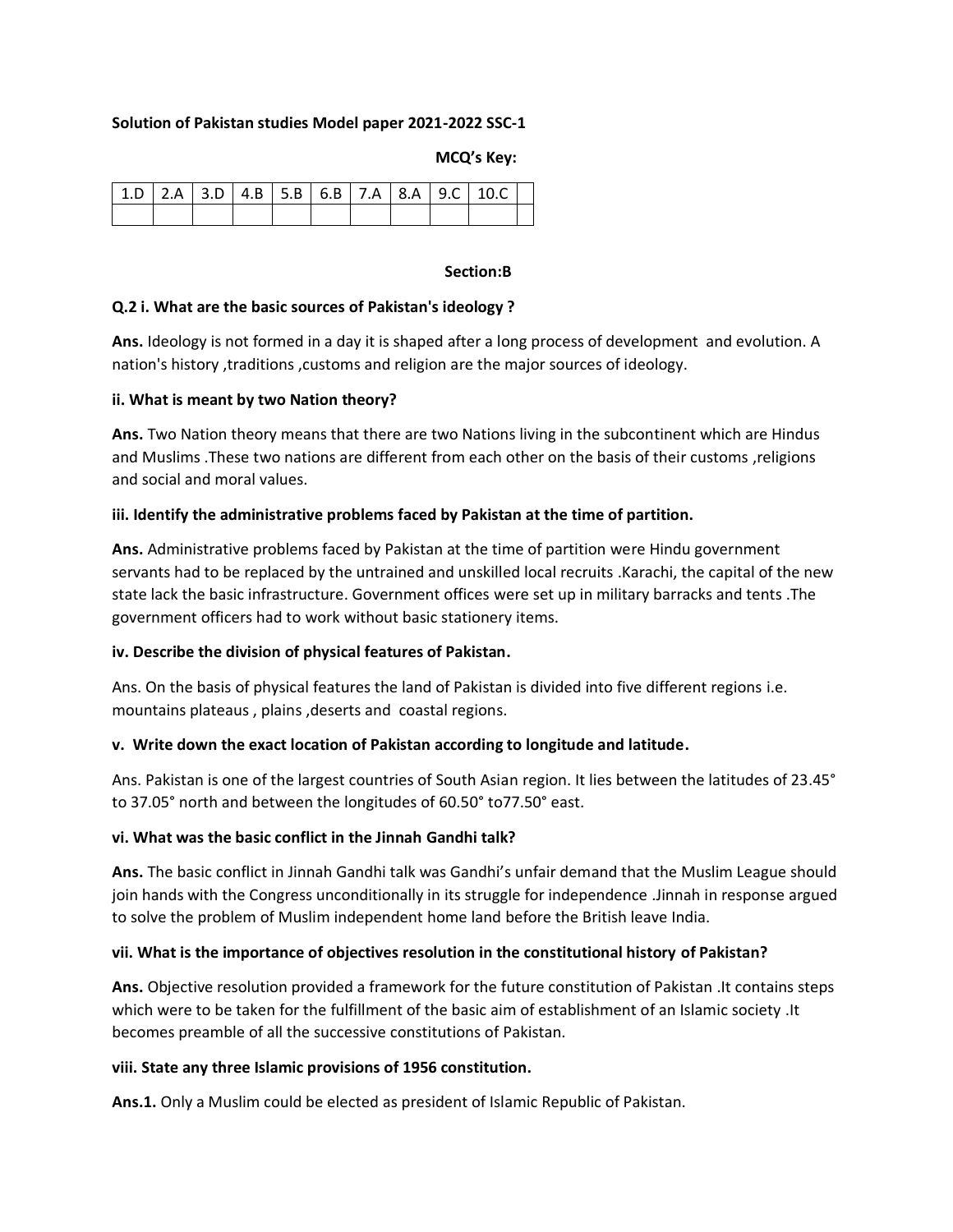**2.** Provision was made for the establishment of an institute of Islamic learning and research.

**3.** It was the responsibility of the state to take care that no law repugnant to the spirit of Islam is passed and promulgated.

# **ix. Into how many climatic regions Pakistan is divided?**

**Ans.** Pakistan is divided into four climatic regions.

- Subtropical Continental highland.
- Subtropical Continental plateau.
- Subtropical Continental lowland.
- Subtropical coastal areas.

## **x. What are the basic reasons of waterlogging and salinity?**

**Ans.** Poor drainage system, non cemented canal and excessive use of water for crops are the basic reasons of water logging and salinity.

# **xi. Write down any three important points of the comparison between the Cripps offer and Cabinet mission Plan.**

#### **Ans.**

| <b>Cripps Offer</b> | <b>Cabinet</b>        |
|---------------------|-----------------------|
|                     | <b>Mission Plan</b>   |
| 1. It aimed to      | 1. It is aimed to     |
| seek Indians        | discuss transfer      |
| support to win      | of power from         |
| world war 2.        | <b>British empire</b> |
|                     | to Indian             |
|                     | government.           |
| 2. It was stated    | 2. A clear            |
| that provinces      | concept of            |
| which would         | partition was         |
| not approve         | presented in          |
| the                 | the form of           |
| constitution        | grouping              |
| would have          | scheme i.e.           |
| authority to        | Group A, Group        |
| establish their     | B and Group C.        |
| independent         |                       |
| status.             |                       |
| 3. It was           | 3. A union for        |
| proposed that       | subcontinent          |
| subcontinent        | was proposed.         |
| will be under       |                       |
| British crown.      |                       |
| 4. Defence,         | 4. Union should       |
| foreign affairs     | deal with the         |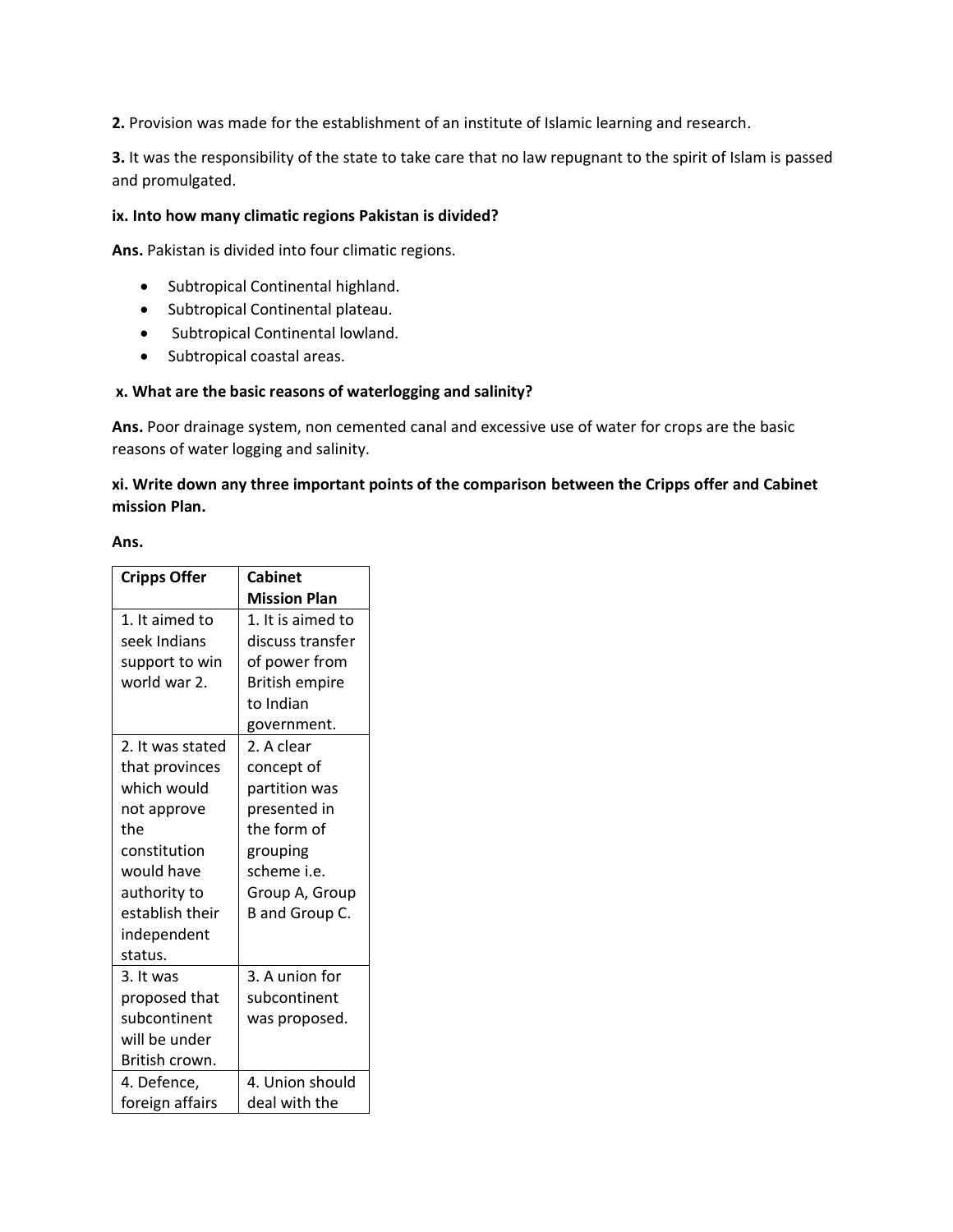| and              | subjects of       |
|------------------|-------------------|
| communication    | defence           |
| will be handed   | , foreign affairs |
| over to Indians. | and               |
|                  | communication.    |

## **Section-C**

## **Q.3. Explain the ideology of Pakistan in the light of the Quaid-e-Azam's statements.**

## **Answer . Ideology of Pakistan in the light of Quaid's Statements:-**

According to Quaid-e Azam Muhammad Ali Jinnah the territories having Muslim majority i.e. Punjab, Bengal ,Asam ,Sindh,North West frontier province (Khyber Pakhtunkhwa)and Balochistan should be put together to form Pakistan where people may lead their lives in accordance with the principles of their religion, Civilization , traditions, ethics and economics.

The Quaid's vision of Pakistan and his ideas on Muslim nationhood can be understood in the light of his statements :Addressing the historical 23rd March 1940 Muslim League session the Quaid-e- Azam made it clear:

**"The Muslims of India will never accede to a constitutional scheme which results in the establishment of the Hindu domination in India"**

In his presidential address in the All India Muslim League Lahore session on 22nd March 1940 he said,:

**"Islam and Hinduism are not religions in the strict sense of the word but are infact different and distinct social orders and it is a dream that the Hindus and Muslims can ever evolve a common nationality . The Hindus and Muslims belong to two different religions, philosophies ,socials, customs and religions .They belong to two different civilizations which are based mainly on conflicting ideas and conceptions. Their aspects on life and of life are different.To yoke together two such nations under a single state must lead to destruction .Muslims are a nation by any definition of a nation .Therefore there is a need of separate state where they could lead their lives by their own values and religion."**

Addressing at The Othmania University Hyderabad on August 1941 Quaid said :

**"Fundamentally in an Islamic state all authority rests with Almighty Allah. The working of an Islamic government is conducted according to the Quranic principles and injunctions .In an Islamic state neither its head nor any Parliament or an institution or an individual can act absolutely in any matter. Only the Quranic injunctions control our behaviour in the society and in the politics".**

Addressing the first constituent assembly of Pakistan the Quaid pronounced the guiding principles of State policy.

He emphasized that the r**Q.Q.**s of the non Muslim minorities in the state of Pakistan will be equal to those of the Muslim majority. The Quaid-e- Azam said: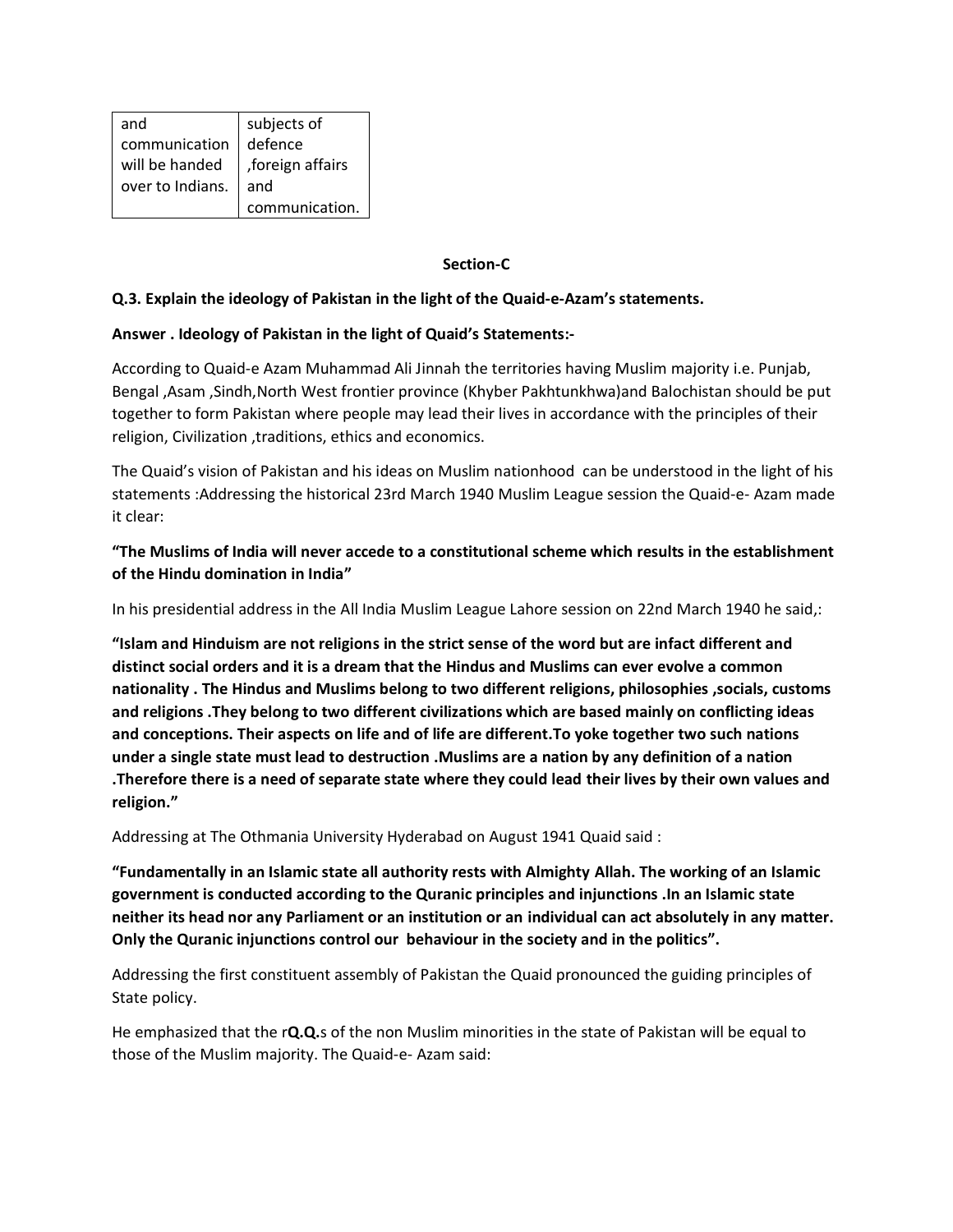**"You are free;you are free to go to your temples.You are free to go to your mosques or to any other places of worship in this state of Pakistan.You may belong to any religion or caste or creed that has nothing to do with the business of the state……..We are starting with this fundamental principle that we are all citizens and equal citizens of one state."**

# **. (August 11,1947)**

# **Q.4.Describe the pattern of drainage system of Pakistan.**

# **Answer: Drainage System of Pakistan is divided into three parts:**

1.River Indus and it's tributaries.

2.Internal or Inland drainage system.

3.Drainage system of southern Balochistan.

## **1.River Indus and it's Tributaries:-**

- One of the longest rivers of the world.
- Originates in Tibet from lake Mansarowar.
- Flows in east-west direction.
- At 'Sazin' takes a southward turn.
- Dasu(District Kohistan).
- 6500 meters deep gorge.
- Sazin to Kalabagh (most tortuous and intricate route). **Tributaries of River Indus:-**

**Western Tributaries**

 **Or**

**Right Bank Rivers**

- **River Gilgit**
- **River Kabul**
- **River Kurram**
- **River Gomal**

#### **Eastern Tributaries**

 **Or**

#### **Left Bank Rivers**

- **River Jhelum**
- **River Chenab**
- **River Ravi**
- **River Beas/Sutlej**
	- ➢ Left Bank tributaries join one another at different points and form Panjnad at Mithankot.
	- ➢ River Indus finally falls into Arabian sea.

#### **2.Internal or Inland drainage system:-**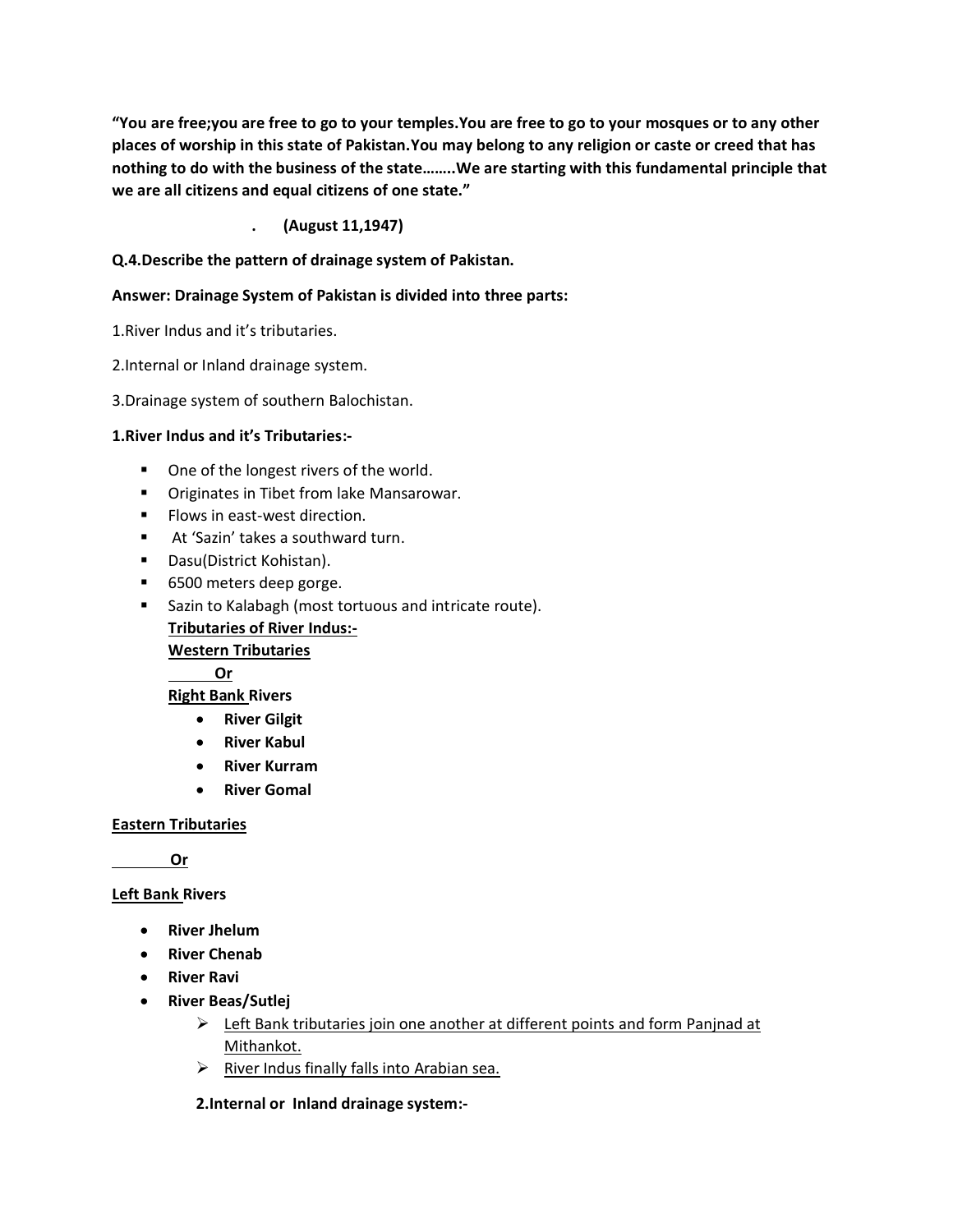Northern part of South western Balochistan is known as Inland drainage system.

- $\triangleright$  It has Chaghi and Raskoh mountains in its north.
- $\triangleright$  It has Siahan mountains in its south.
- $\triangleright$  Rivers remain dry mostly.
- ➢ Rivers don't fall in the sea, either absorbed in forests or few fall into lakes.
- $\triangleright$  Saltwater lakes(Hamuns) shallow and marshy.
- ➢ Hamun Mashkhel,Hamun Lora,Hamun Murgho.

## **3.Drainage System of Southern Balochistan:-**

Most important river systems of Southern Balochistan are:

| River     | River          | <b>River</b> | River    |
|-----------|----------------|--------------|----------|
| Hab       | Porali         | Hingol       | Dasht    |
| Kirthar   | <b>Between</b> | Hala hills   | 50 km    |
| range in  | Pab and        | in the       | west of  |
| the east  | Hala           | east         | Turbat   |
|           | mountain       |              |          |
|           | range          |              |          |
| Pab       | Ends in        | Makran       | River    |
| range in  | fertile        | coast        | Ketch    |
| the west  | Lasbela        | hills in     | and      |
|           | plain          | the west     | Nihing   |
|           |                |              | join at  |
|           |                |              | this     |
|           |                |              | point    |
| Hab dam   |                |              | Mirani   |
| built     |                |              | dam      |
| across    |                |              | built on |
| the river |                |              | river    |
|           |                |              |          |
|           |                |              |          |

**Q. 5.Compare and Contrast the constitutions of 1956 and 1962.**

| ⋗<br>Answer:                        |                             |
|-------------------------------------|-----------------------------|
| 1956                                | 1962                        |
| Constitution                        | constitution                |
| 23rd March<br>$\blacktriangleright$ | 8th lune                    |
| 1956-7 <sup>th</sup> October        | 1962-25 <sup>th</sup> March |
| 1958                                | 1969                        |
|                                     |                             |
| The state of                        | In original text            |
| Pakistan declared as                | state of Pakistan           |
|                                     | named "The                  |